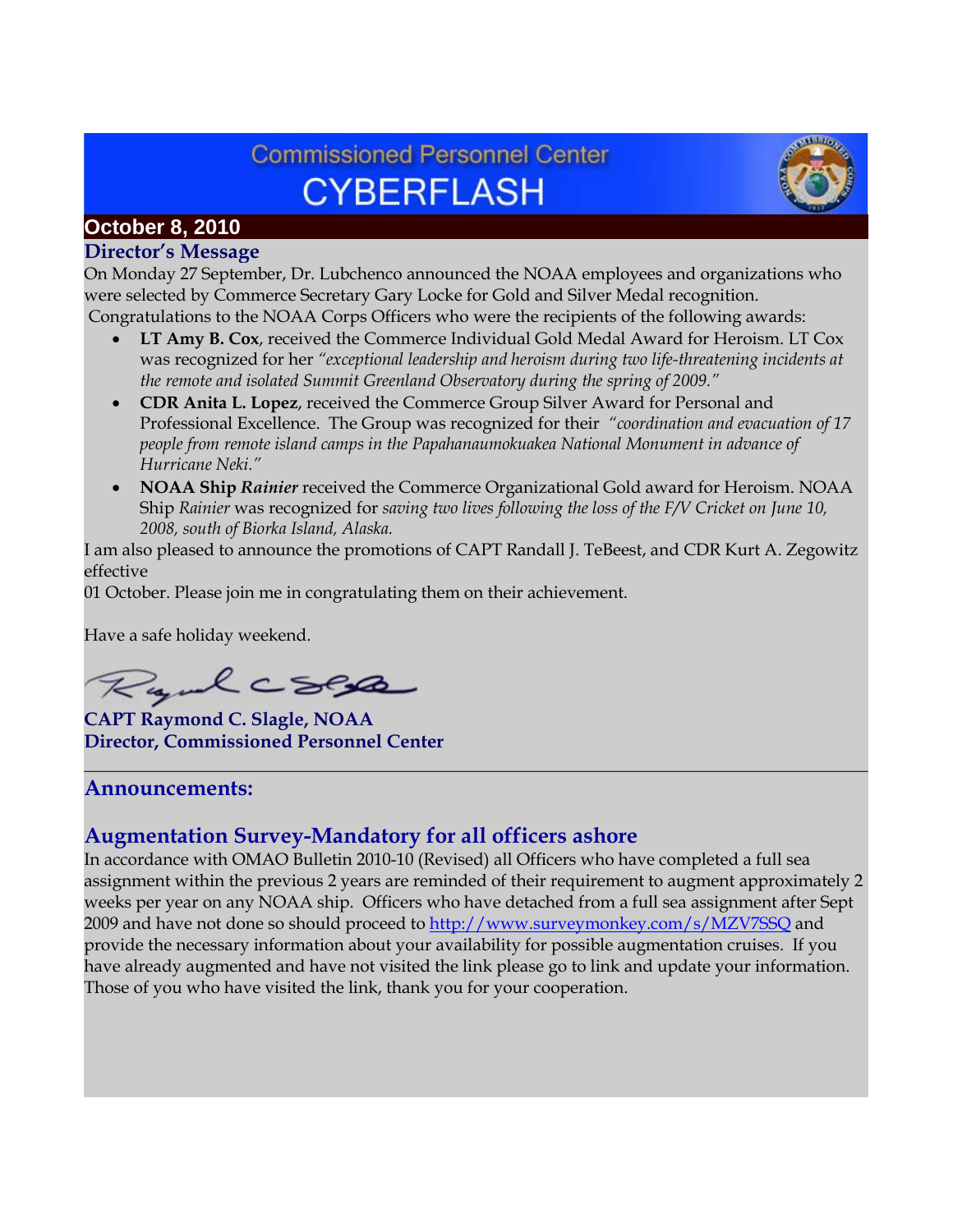### **Annual OER season for LT and above starts this month:**

OER season is upon us. Keep in mind that a "detachment" or "change of reporting officer" OER can be submitted in lieu of an "annual" OER if:

- 1. You are detaching, or your "Reporting Officer" is changing, within six months (three months for officers with less than three years of service) of the annual reporting period date, and
- 2. The total period of report for your OER will not exceed 18 months (nine months for officers with less than three years of service).

For example, a LT detaching from a ship 3/15/2011 should receive a "detachment" OER covering 12/01/2009 – 03/15/2011 vice an annual OER ending 11/30/2010. Officers in this situation, and nearing zone for promotion, should contact CPC for further guidance on which period of report to use. The optional "annual" reporting period may better ensure a recent OER is on file before the OPB meets.

Officers are reminded that 21 days before the end of reporting period they must provide section 1 and 2 of the OER and a list of accomplishments to their supervisor. Pay close attention to the information required in block 1. There have been chronic problems with proper "period of report", "days not observed", and "date submitted" blocks. **Content in block 1 is the "Reported On " officer's responsibility.** Supervisors should only have to verify the information. Follow the guidelines below:

**Period of Report:** The "period of report" must begin the day after the end of period for the prior OER to ensure continuity of your evaluation record. A common error is starting the period of report on the date an officer checked in to a duty station. Review your prior OER on OPF on-line to check for the proper date. Many date corrections were penned in by CPC on prior OERs. Future occurrences of period report discrepancies will result in the OER being marked invalid and sent back for correction.

**Days Not Observed:** Use this block to record leave and travel time between PCS assignments. Regular leave and liberty taken during the period does NOT need to be included. Only record unusually long periods of leave or leave taken during PCS. Include TDY time not related to the current billet (i.e. special detail, TDY where a concurrent OER is required).

**Date Submitted:** This is the day the "Reported On" officer submitted the block 1 and 2 information and accomplishments to the "Supervisor". Officers not meeting the prescribed deadlines should be rated accordingly in block 5f "evaluations".

Supervisors are required to forward the OER to the Reporting Officer not later than 10 days after the reporting period. Reporting Officers must forward the OER to the Reviewer not later than 30 days after the reporting period. Reviewing Officers are responsible for putting management controls in place to ensure OERs arrive at CPC not later than 45 days after the reporting period. Failure to meet responsibilities described in the Officer Evaluation System directive should be reflected in block 5f "evaluations" and may result in disciplinary action.

Period of report end dates: CAPT - October 31 CDR - October 31 LCDR - November 30 LT - November 30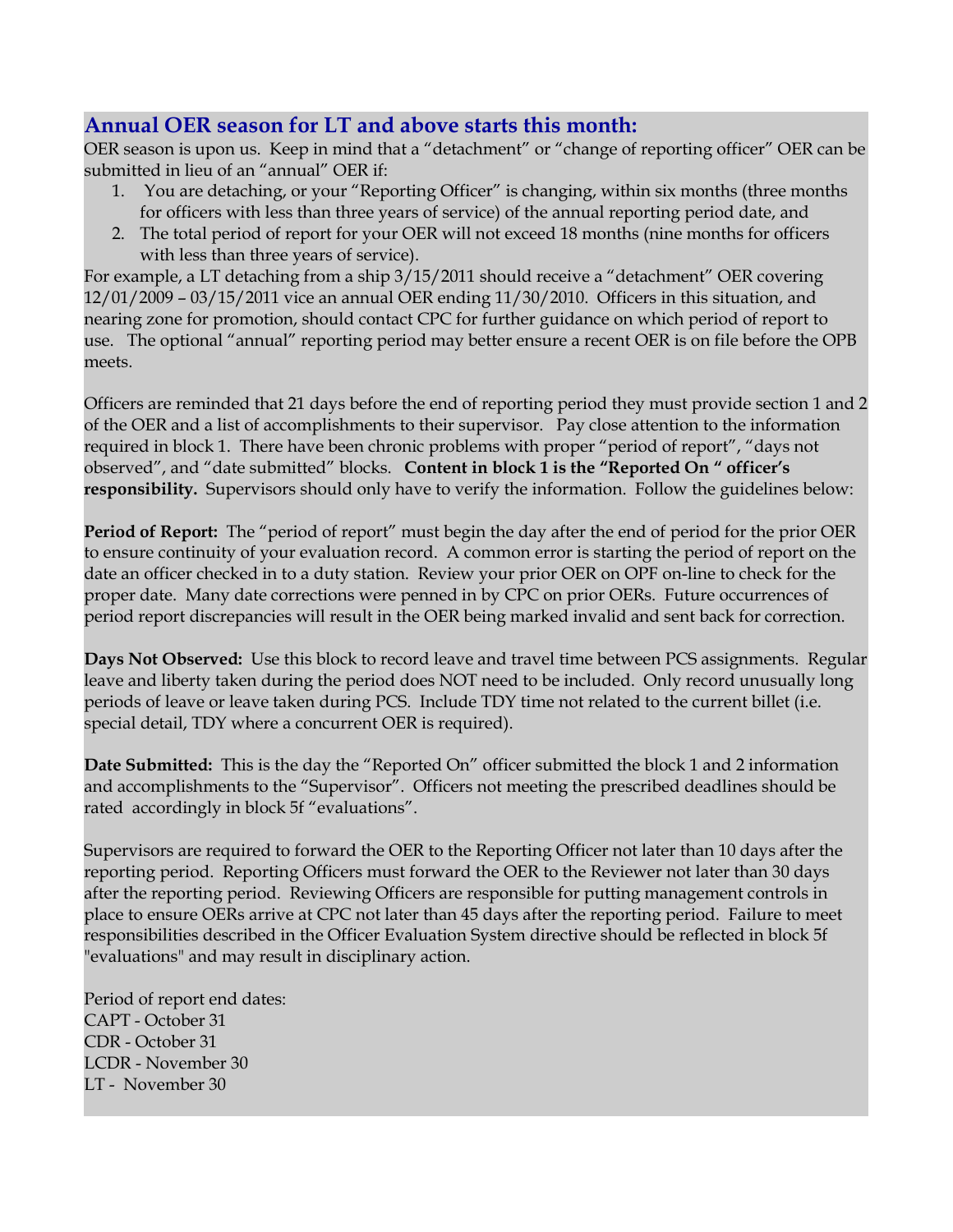Links to the OES directive, the "Top Ten Tips for Ensuring OERS clear CPC Review", and other helpful links are available on the "Career Management - Evaluations" page of the CPC web site: <http://www.corpscpc.noaa.gov/careermgmt/evaluation.html>

Officers are encouraged to link performance and potential to development of the leadership competencies described in the "NOAA Corps Leadership Development Framework": <http://www.corpscpc.noaa.gov/careermgmt/leadership.html>

Contact CDR Jon Swallow, by phone 301-713-7748, or email [Jon.Swallow@noaa.gov](mailto:Jon.Swallow@noaa.gov) for further guidance on Officer Evaluation Reports.

# **FY11 B & C School**

Participants in the FY11 B  $\&$  C School maritime training courses will be notified via their chain of command. Pending available funding in the continuing resolution budget, CPC will prepare travel orders and pay tuition and travel costs. Attendees must make flight arrangements or submit a cost comparison if they choose to drive. Officers attending the November and December sessions must submit the CPC Travel Questionnaire, Flight Itinerary, and Cost Comparison (if applicable) form to Ms. Barbara Smith [\(Barbara.Smith@noaa.gov\)](mailto:Barbara.Smith@noaa.gov) by COB October 25. Barbara will prepare and email you the TA. Dates for the classes are listed below. Training in Norfolk will take place at MOC-A. The training in Seattle will take place at the NOAA, Western Regional Center, Sand Point, BLDG 1. Forms are available on the CPC forms website: <http://www.corpscpc.noaa.gov/forms/ncforms.html>

# **Volunteers for Recruiting Events**

Career Fairs are a excellent source of new and diverse talent for NOAA and the Corps. The NOAA Corps Recruiting Branch is now posting the list of upcoming Career Fairs that they will be attending throughout the year on the recruiting website.

#### <http://www.noaacorps.noaa.gov/recruiting/index.html>

If you work near, or are an alumnus of, the universities listed on the site, and are available to staff a NOAA Corps booth for the event contact LT Eric Johnson by phone 301-713-7727 or, by email to [\(Eric.T.Johnson@noaa.gov\)](mailto:Eric.T.Johnson@noaa.gov).

# **Delayed Response from Assignment Branch**

CPC's Assignment Coordinator wishes to convey sincere apologies for the delayed delivery of forthcoming assignment letters. The Assignment Coordinator has been sent on detail as the Chief of Staff for the Deepwater Horizon Response Operations at NOAA Headquarters since 21 September until 12 October. If you have an assignment matter that requires immediate response please contact CDR Jon Swallow, by email at <u>Jon.Swallow@noaa.gov</u>.

# **NOAA Association of Commissioned Officers Annual Awards Nomination Season**

The NOAA Association of Commissioned Officers administers the annual Junior Officer of the Year, Science, and Engineering awards. The ACO recognizes the wide range of accomplishments and contributions of NOAA's uniformed personnel, and encourages all commands consider nominating officers for these honors. Nominations for the 2010 awards are due by December 3, 2010.

### **Junior Officer of the Year**

This award is presented annually to a single NOAA Corps officer, below the grade of lieutenant commander, for outstanding contributions to NOAA, outstanding performance, and/or the positive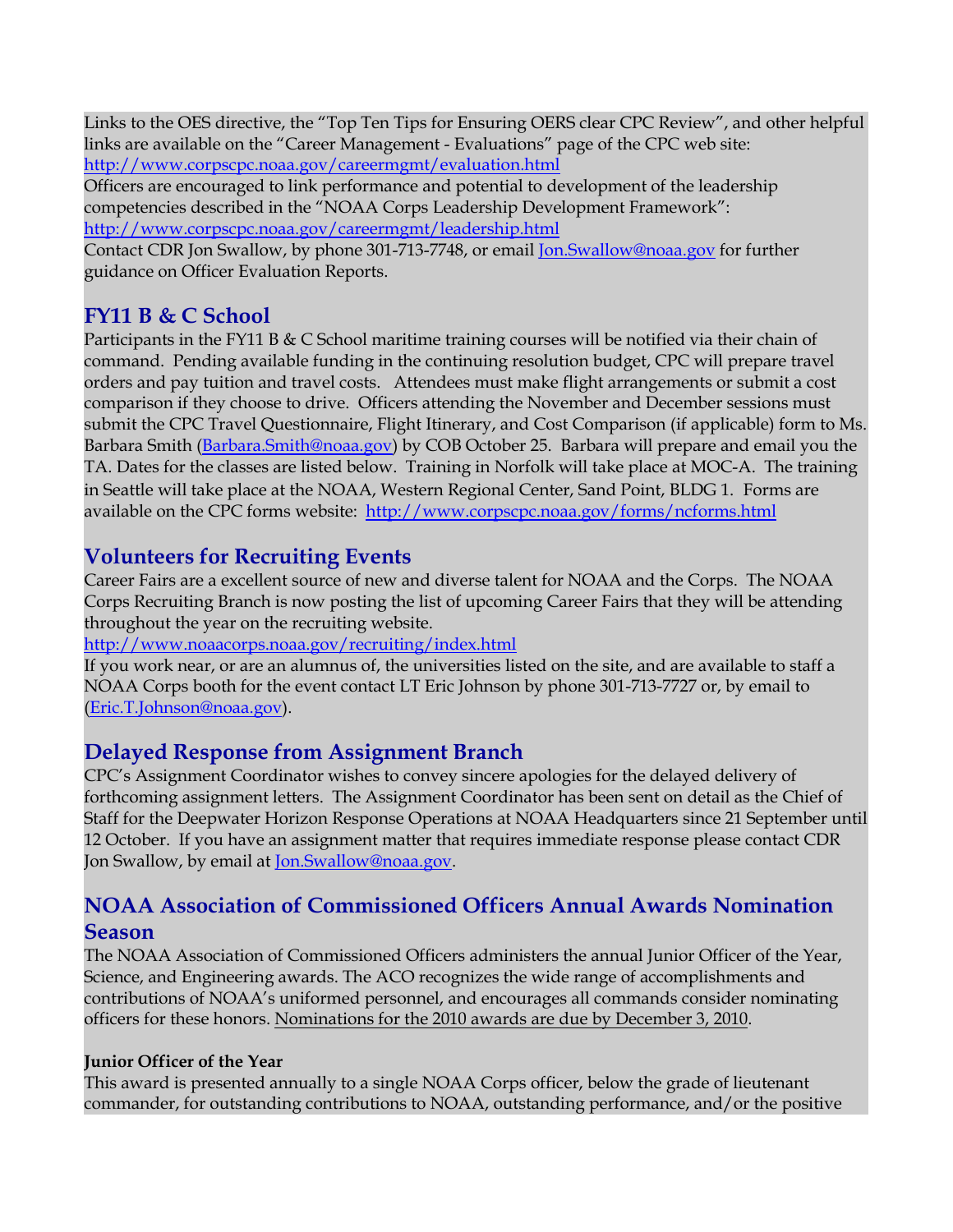reflection cast upon the Corps. NOAA Corps officers who are promoted to lieutenant commander during the calendar year are eligible for the award.

#### **Science Award**

The ACO Science Award recognizes officers who make outstanding scientific contributions which distinguish them above their peers. All NOAA Corps officers and members of other uniformed services assigned, detailed, or attached to NOAA are eligible.

#### **Engineering Award**

The ACO Science Award recognizes officers who make outstanding engineering contributions which distinguish them above their peers. All NOAA Corps officers and members of other uniformed services assigned, detailed, or attached to NOAA are eligible.

#### Nomination Procedure

A nomination for a NOAA ACO award shall consist of at least two pages. The first page shall be a cover memo addressed to the National ACO, stating the name, grade, billet title, and job description of the nominated officer. The following page(s) shall be the personal comments of the nominator, which reflect the basis for the nomination. Nominations should include a detailed description of the officer's duties and accomplishments, and the positive impact of those achievements on the Agency and the Service.

All commands and field offices are encouraged to submit officer nominations for these awards. Candidates for Junior Officer of the Year must be nominated by a supervisor in their chain of command, while the Science and Engineering awards nominations may be made by the supervisor or any commissioned officer. Please submit nominations via e-mail to [matthew.glazewski@noaa.gov,](mailto:matthew.glazewski@noaa.gov) by COB December 3, 2010. In the nomination email please have the supporting files attached as .PDF or readable by Microsoft Word.

The subject line of the nomination email should be "Junior Officer of the Year Nomination," Science Award, or Engineering Award as appropriate. This will assist the selection committee with accurate tracking and sorting of the nominations.

Junior officers with civilian supervisors are encouraged to forward them this information.

For more information on the awards please refer to the NOAA Corps Directives on Awards (pages 20 through 22).

[http://www.corpscpc.noaa.gov/procedures/corps\\_directives/chapter\\_12/ncd\\_ch12part7.pdf](http://www.corpscpc.noaa.gov/procedures/corps_directives/chapter_12/ncd_ch12part7.pdf)

**\_\_\_\_\_\_\_\_\_\_\_\_\_\_\_\_\_\_\_\_\_\_\_\_\_\_\_\_\_\_\_\_\_\_\_\_\_\_\_\_\_\_\_\_\_\_\_\_\_\_\_\_\_\_\_\_\_\_\_\_\_\_\_\_\_\_\_\_\_\_\_\_\_\_\_\_\_\_\_\_\_\_\_\_\_\_\_**

## **Suggestions for the Betterment of NOAA and the NOAA Corps**

CPC has received several "Suggestions for the Betterment of NOAA and the Corps" over the past year. Some comments focused on improvements to CPC services, and we have been working to incorporate several of your suggestions. Here are a few examples:

**Suggestion:** "I was wondering if it would be possible to publish the authorized endstrengths, per pay grade, in addition to the number of eligible candidates for each grade? The optimal product would be a series of published zones (per pay grade and lineal span) that will be looked at for the upcoming promotion cycle and the number of positions that would be authorized. "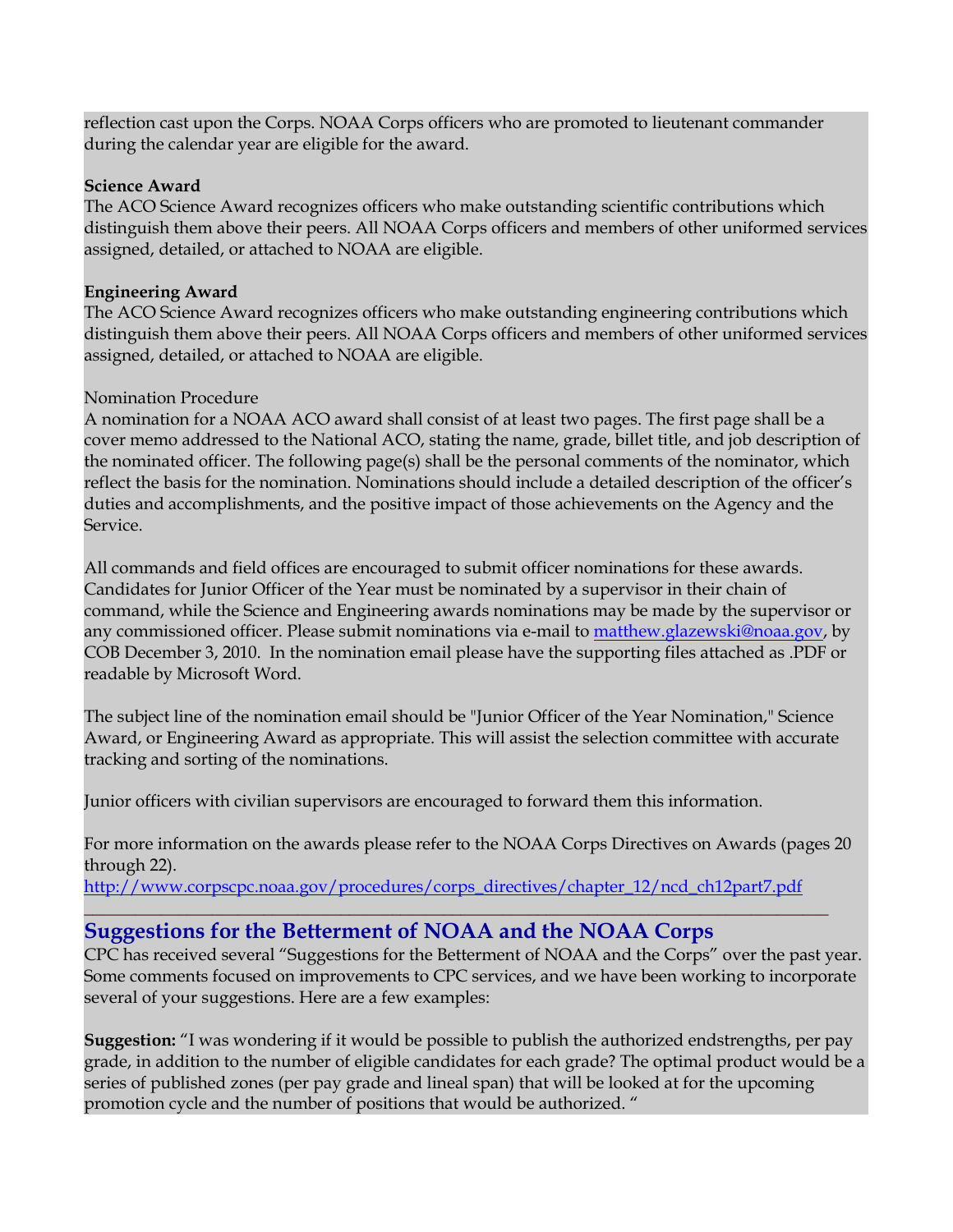**Response/Actio**n: In 2008, CPC began announcing through the Cyberflash and publishing on the website the Officer Corps Management Plan (OCMP) . This annual report shows the zones and strengths per pay grade. This Plan is typically published in the second quarter of each fiscal year.

**Suggestion:** "The Ethnic and cultural diversity of the NOAA Corps. Should be more representative of the general population, NOAA and of similar uniformed services."

**Response/Action:** CPC agrees this is a challenge for the NOAA Corps, and we will continue to emphasize diversity recruitment. In 2009, CPC began a more focused approach in recruiting a more diverse workforce. This approach has focused on diversifying recruiting tools, as well as audience. Examples of new recruiting tools are advertising on social media sites such as Facebook.com, updating the NOAA Corps recruiting videos, using diversity media tools available on sites such as Monster.com's Diversity mirroring website that actively seeks out minority serving institutions and organizations to advertise the NOAA Corps. To reach out to broader community of potential NOAA Corps candidates CPC has increased resources to attend job fairs at minority serving institutions to include Hampton University, City College of New York, and University of Maryland-Eastern Shore. CPC is also cultivating relationships with NOAA's Office of Education to increase collaboration to recruit Educational Partnership Program participants as well as Hollings Scholars. Focus on recruiting in culturally diverse areas of the country has also improved. You can assist CPC, and/or encourage others to help, by volunteering to staff the career fairs scheduled for this fall. Please review the scheduled fairs at [http://www.noaacorps.noaa.gov/recruiting/index.html,](http://www.noaacorps.noaa.gov/recruiting/index.html) and contact the Recruiting Office with your availability.

# **This Month in NOAA Corps History\*:**

#### **October 12, 1856**

"The schooner MEREDITH, being at anchor in Portland harbor on the morning of the 12th of October, was happily the means of saving the lives of some fishermen, whose boat was swamped in the attempt to reach their own vessel. The sailing master of the MEREDITH, Mr. John T. Hopes, with one of the hands, promptly pulled out and fortunately succeeded in their rescue." p. 32. 1856 Annual Report of the Superintendent of the Coast Survey.

#### **October 15-16, 1912**

Volunteer boat crew from Coast and Geodetic Survey Steamer PATHFINDER rendered heroic rescues of other shipwrecked sailors during typhoon while anchored at Cebu. In another incident, the ship towed the steamer LIZARRAGA to a safe anchorage after it was sighted in distress. News Bulletin of the Coast and Geodetic Survey, p. 720, No. 103. December 18, 1912.

#### **October 29, 1933**

The Coast and Geodetic Survey Ship FATHOMER pulled the Philippine Dutch Co. ship BOYNAIN off a reef near Arrecife Island, Palawan, Philippine Islands. Coast and Geodetic Survey Bulletin, No. 222, p. 11. November 1933.

\*items listed from the NOAA History Hall of Honor website, learn more at: <http://www.history.noaa.gov/hallofhonor/index.html>

## **NOAA Corps Heritage Profiles:**

**CDR George D. Cowie (1888 – 1941) --** Commander Cowie was born in 1888 at Ogdensburg, NY. He graduated from Clarkson College of Technology with a civil engineering degree and entered the Coast and Geodetic Survey in 1910.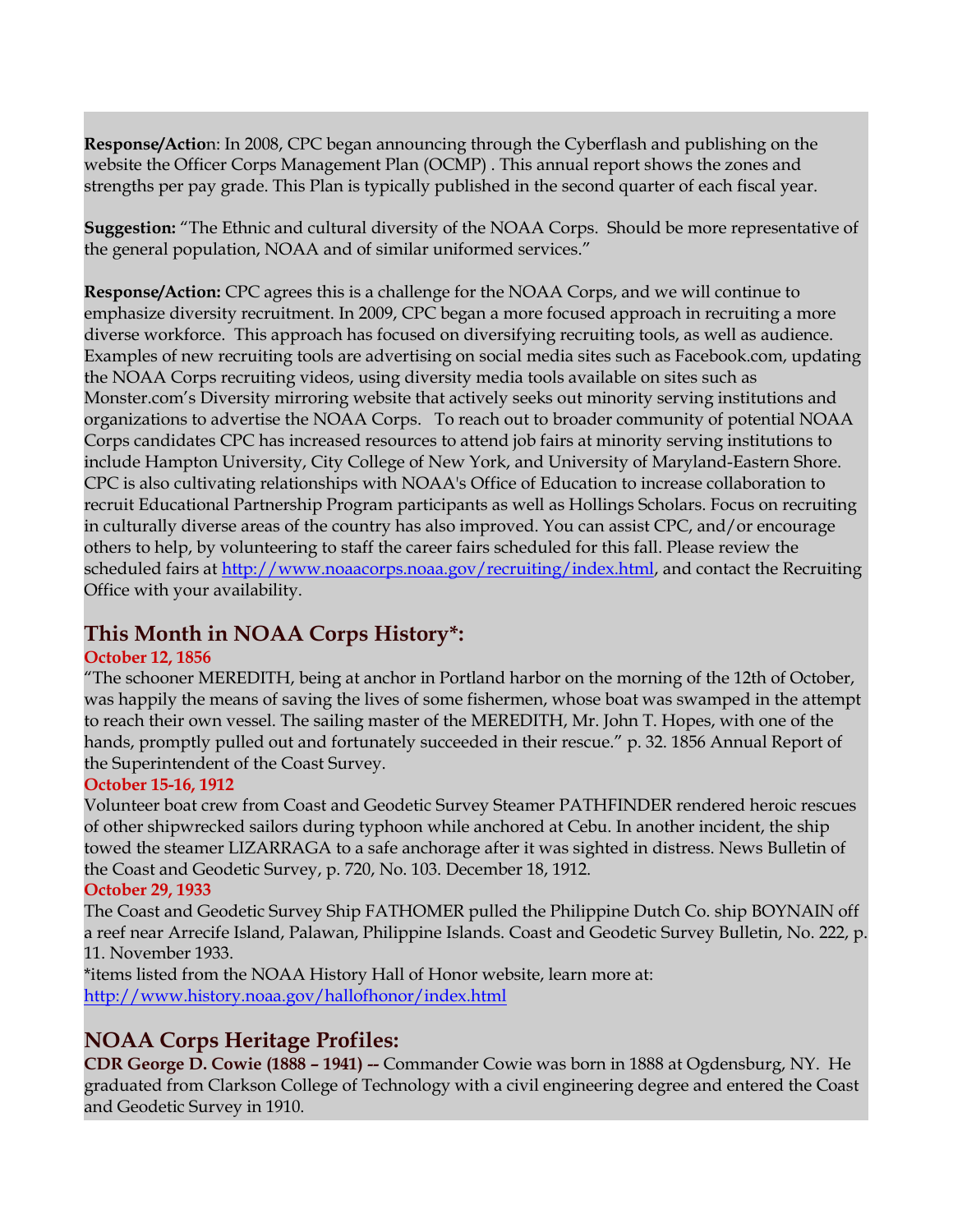During World War I he was sent to France with the US Army Field Artillery Corps as an Aerial Observer at Haussimont, Marne where he performed infantry, gas, and gun drills. His battery went to St. Germaine to construct an ammunition dump and railway. As Battalion Orienteer he did survey and construction work for emplacement of 15" railway guns which he operated during the St. Mihiel and Meuse-Argonne offensives amid enemy bombing and heavy gun fire. He became battery commander during rebuilding efforts until the Armistice was signed when he then took command of his entire battalion, which acted as an escort of honor to General Pershing and conducted other formal ceremonies with the French until his return.

His assignments with the US Coast & Geodetic Survey were varied and included field work in triangulation; precise leveling; astronomical determinations of latitude, longitude, and azimuth; gravity determinations; traverse measurements; magnetic measurements, ship and shore; and coast pilot field and office work. He commanded several survey vessels and the New York Field Station. He transferred to headquarters to be Assistant Chief of the Division of Geodesy then Assistant Chief of Hydrography and Topography.

Commander Cowie was assigned as Director of Coast Survey of the Philippine Islands located in Manila where he was killed on December 24, 1941 during a Japanese air raid. He was survived by his wife, a son, and four daughters, one of whom, Teedie, also lived in Manila and was held prisoner by the Japanese in camp Santo Tomas with her mother for 37 months. Note: Teedie published a book of cartoons, *Behind the Sawali*, drawn as a teenager during her imprisonment, and bound and presented to her mother on Christmas Day, 1944.

**\_\_\_\_\_\_\_\_\_\_\_\_\_\_\_\_\_\_\_\_\_\_\_\_\_\_\_\_\_\_\_\_\_\_\_\_\_\_\_\_\_\_\_\_\_\_\_\_\_\_\_\_\_\_\_\_\_\_\_\_\_\_\_\_\_\_\_\_\_\_\_\_\_\_\_\_\_\_\_\_\_\_\_\_\_\_\_\_\_**

## **Upcoming Uniform and Awards Board Meetings**

November 2 December 6 January 4

## **Approved Retirements/Resignations/Separations**

The following officers have approved retirements, resignations, or separations. Be sure to thank them for their service to NOAA and nation and wish them the best the next time you see these officers!

**\_\_\_\_\_\_\_\_\_\_\_\_\_\_\_\_\_\_\_\_\_\_\_\_\_\_\_\_\_\_\_\_\_\_\_\_\_\_\_\_\_\_\_\_\_\_\_\_\_\_\_\_\_\_\_\_\_\_\_\_\_\_\_\_\_\_\_\_\_\_\_\_\_\_\_\_\_\_\_\_\_\_\_\_\_\_\_**

| LT Keith Tucker          | October 12, 2010  |
|--------------------------|-------------------|
| LTJG Oliver Brown        | October 15, 2010  |
| LT David Strausz         | October 31, 2010  |
| LTJG William Wells       | November 1, 2010  |
| LTJG Mary Gill           | November 15, 2010 |
| LT Lindsay Kurelja       | December 1, 2010  |
| CDR Stephen Beckwith     | January 1, 2011   |
| LT Lindsey Wright        | January 1, 2011   |
| <b>LT Katherine Peet</b> | April 15, 2011    |